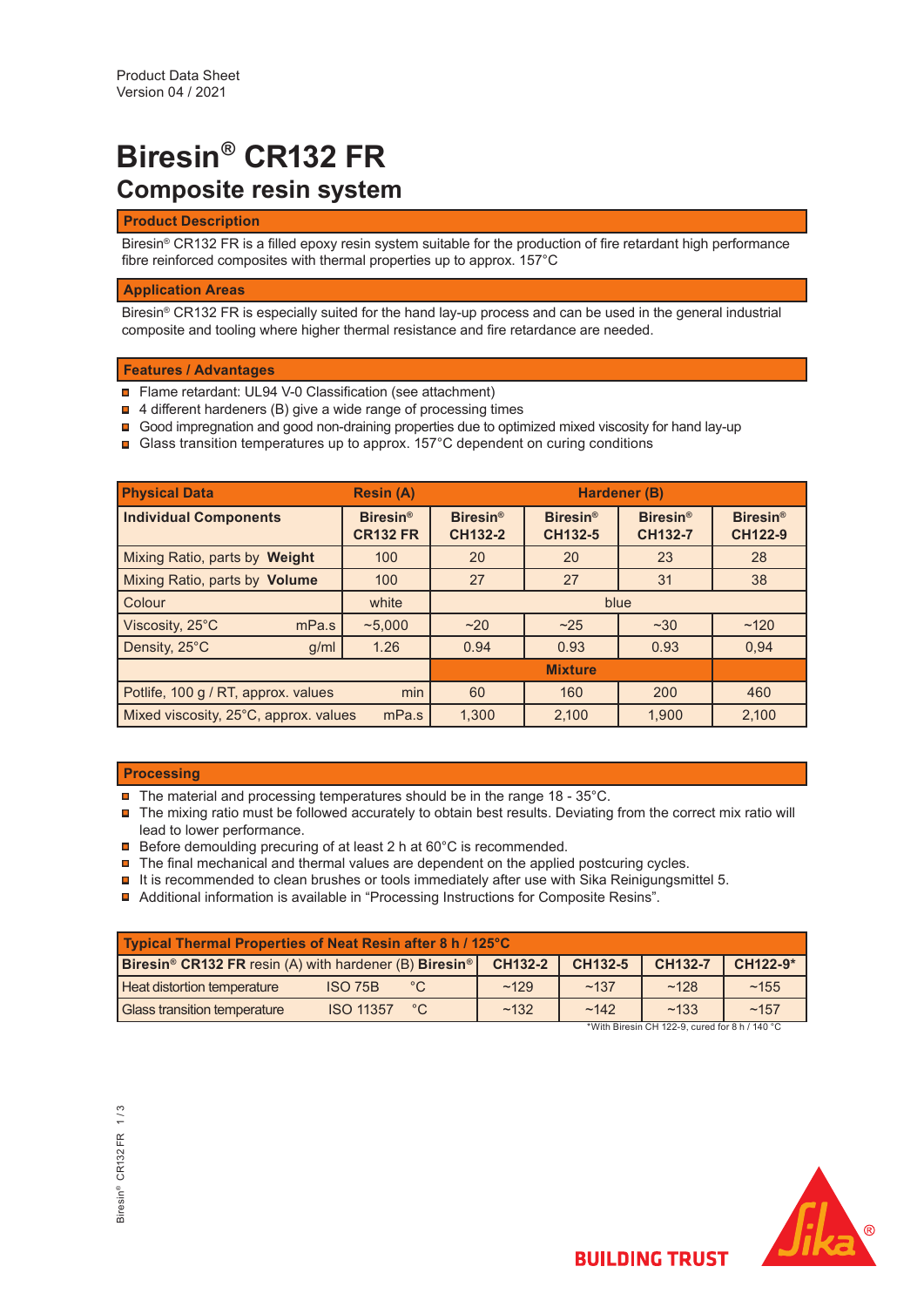| Mechanical Data, neat resin specimen after 8 h / 125°C                         |                 |                   |                |         |                |          |
|--------------------------------------------------------------------------------|-----------------|-------------------|----------------|---------|----------------|----------|
| Biresin <sup>®</sup> CR132 FR resin (A) with hardener (B) Biresin <sup>®</sup> |                 |                   | <b>CH132-2</b> | CH132-5 | <b>CH132-7</b> | CH122-9* |
| Tensile strength                                                               | <b>ISO 527</b>  | <b>MPa</b>        | 52             | 43      | 42             | 48       |
| <b>Tensile E-Modulus</b>                                                       | <b>ISO 527</b>  | <b>MPa</b>        | 3,600          | 3.600   | 3.500          | 3,100    |
| Elongation at break                                                            | <b>ISO 527</b>  | $\frac{0}{0}$     | 1.6            | 1.4     | 1.4            | 1.8      |
| Flexural strength                                                              | <b>ISO 178</b>  | <b>MPa</b>        | 78             | 70      | 67             | 98       |
| <b>Flexural E-Modulus</b>                                                      | <b>ISO 178</b>  | <b>MPa</b>        | 4,000          | 3,900   | 3.800          | 3,550    |
| Compressive strength                                                           | <b>ISO 604</b>  | <b>MPa</b>        | 124            | 123     | 117            | 127      |
| Density                                                                        | <b>ISO 1183</b> | g/cm <sup>3</sup> | 1.24           | 1.24    | 1.24           | 1.21     |
| Impact resistance                                                              | <b>ISO 179</b>  | kJ/m <sup>2</sup> | 13             | 10      | 12             | 15       |
| *With Biresin CH 122-9, cured for 8 h / 140 °C                                 |                 |                   |                |         |                |          |

# **Postcuring**

The suitable cure cycle and the attainable mechanical and thermal values depend on various factors, such as laminate thickness, fibre volume, reactivity of the resin system etc.

An appropriate cure cycle could look as follows:

- Heat-up rate of ca. 0.2°C/Minute until approx. 10°C below the required glass transition temperature (Tg)
- Followed by a dwell at that temperature of between 2 and 12 hours.
- Part(s) should then be cooled at  $\sim 0.5^{\circ}$ C per minute

The specific postcure should be adapted to the required technical and economic requirements.

To measure the mechanical performance of the resin system a Sika Advanced Resins standard cycle is used to ensure that the full Tg potential of the system in question is reached.





**BUILDING TRUST**